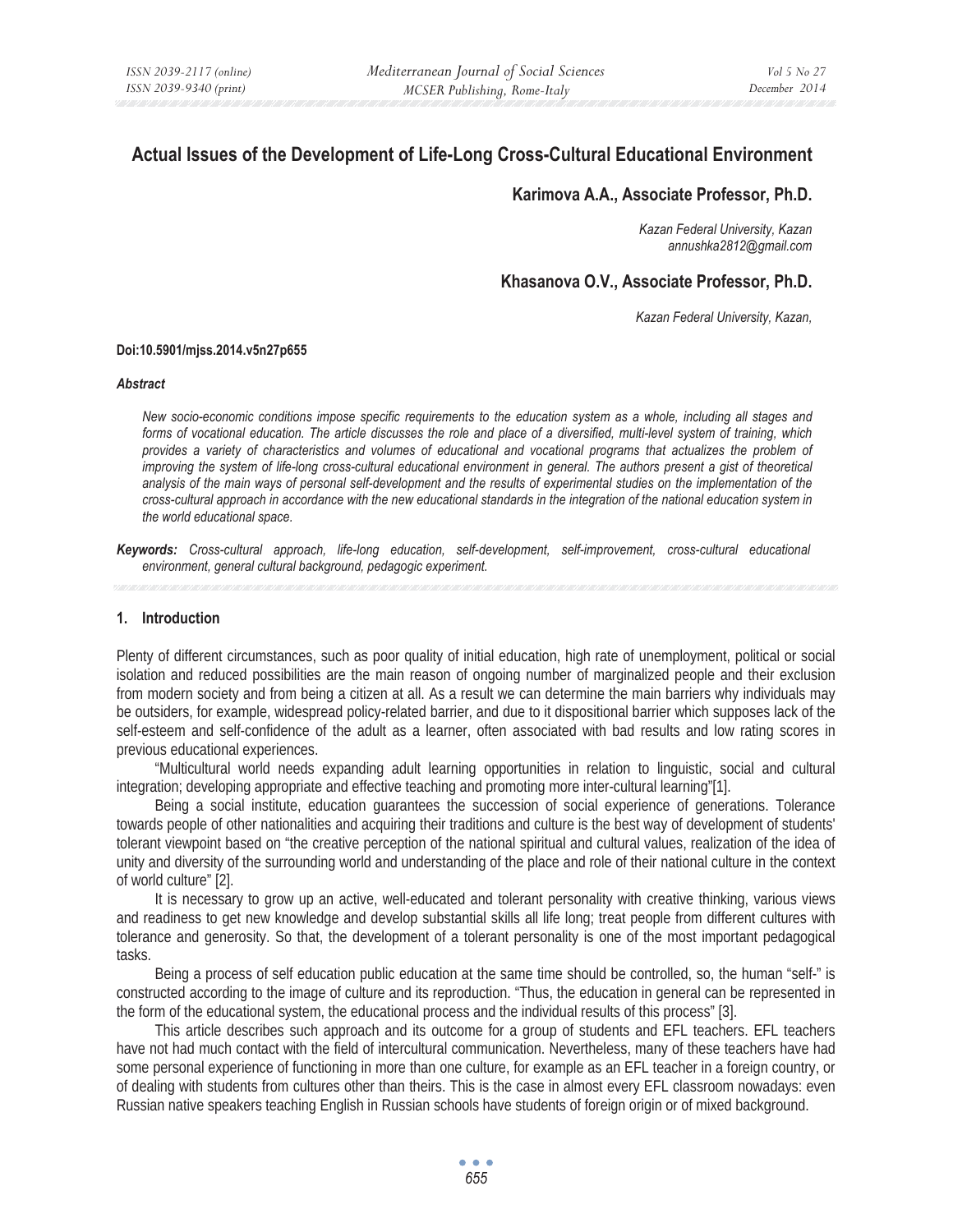## **2. Methods of Research**

We are currently undergoing a scientific project "Multicultural Educational environment" the part of which is our pedagogic experiment (2010 - 2014). For the purpose of this study there have been examined three groups of people: students of High School, University students, EFL teachers who were chosen according to the levels of education. They were divided into two groups: an experimental group which receives intervention, and another control group without any intervention. The following research questions guided the analysis of monitoring results and evaluation strategy:

- 1. What is the real level of cross-cultural experience of students and students, and its realization in their educational environment; their level of tendency to self-realization in multicultural environment? (stating phase of pedagogic experiment, 2010-2011)
- 2. What should be done to create such educational environment bearing in mind the educational objectives and self-development in multicultural world? (formative phase of pedagogic experiment, 2011-2014)

Finally, through our analyses we wished to probe the larger question of how the language teaching might influence the process of self-development of a new type of personality – teacher of language and culture.

## **3. Results and Discussion**

Program and regulatory requirements of all educational levels put forward the main task - to prepare for life and work in multinational, multicultural society, which implies a high level of development of the personality and individuality of the school student – university student – teacher.

The official regulations of general and professional training are focused on developing communicative competence and tolerance of personality with a certain level of language and intercultural skills, increased autonomy in selfimprovement of own foreign language culture.

However, it is a fact that at the end of general education the majority of school students show a low level of foreign language intercultural competence, independent of his skills improve. The results of interviews and observations, tests, questionnaires of students (40 people, School #135, School #75, Kazan), attending training courses, level of language and intercultural competence are as follows:

| .evel<br>Group                   | <b>Pre-Intermediate</b> | Intermediate | Advanced |
|----------------------------------|-------------------------|--------------|----------|
| School students (school leavers) | 75%                     | 15%          | 10%      |

As to the first-year students (67 students, Kazan (Volga Region) Federal University, specialization 050100.62 "Teacher Education"), the results are also far from ideal.

|                              | Level of Language Competence |              |                    |                 |  |
|------------------------------|------------------------------|--------------|--------------------|-----------------|--|
| <b>General Language Test</b> | <b>Pre-Intermediate</b>      | Intermediate | Upper intermediate | <b>Advanced</b> |  |
| Vocabularv                   | 69%                          | 18%          | 13%                |                 |  |
| Grammar                      | 73%                          | 20%          | 7%                 |                 |  |
| Speaking                     | 78%                          | 12%          | 10%                |                 |  |
| Self-Development             | 81%                          | 11%          | 8%                 |                 |  |

Graduating the university and getting a diploma of language teacher doesn't guarantee successful professional career: any inexperienced teacher faces that has no idea of what to do and doesn't know where to inquire (up to 90% of total of inexperienced teachers of English). Adaptation problems on a new place, gaps in knowledge and abilities do not leave time for systematic self-development (both language, and personal). Systematically, purposefully less than 10% of teachers are engaged in the self-improvement. The post degree level of professional development (each teacher takes courses of professional development once in every five years, distance course or face to face) [9] suggests saturation with new knowledge, skills and abilities correction, at the same time requiring a high level of self-reflection and creating, and that is the main problem of many teachers (including problems of passing regular qualification examinations).

Thus, insufficient attention to teaching foreign language from the perspective of the dominant self-identity and individuality of the school student-university student-teacher-professor ruins cross-cultural educational environment. According to the survey, results and interviews more than half of the students and teachers tend to think of themselves as independent people, striving for self-improvement (67%), ready to live in the multicultural word (64%). Although narrow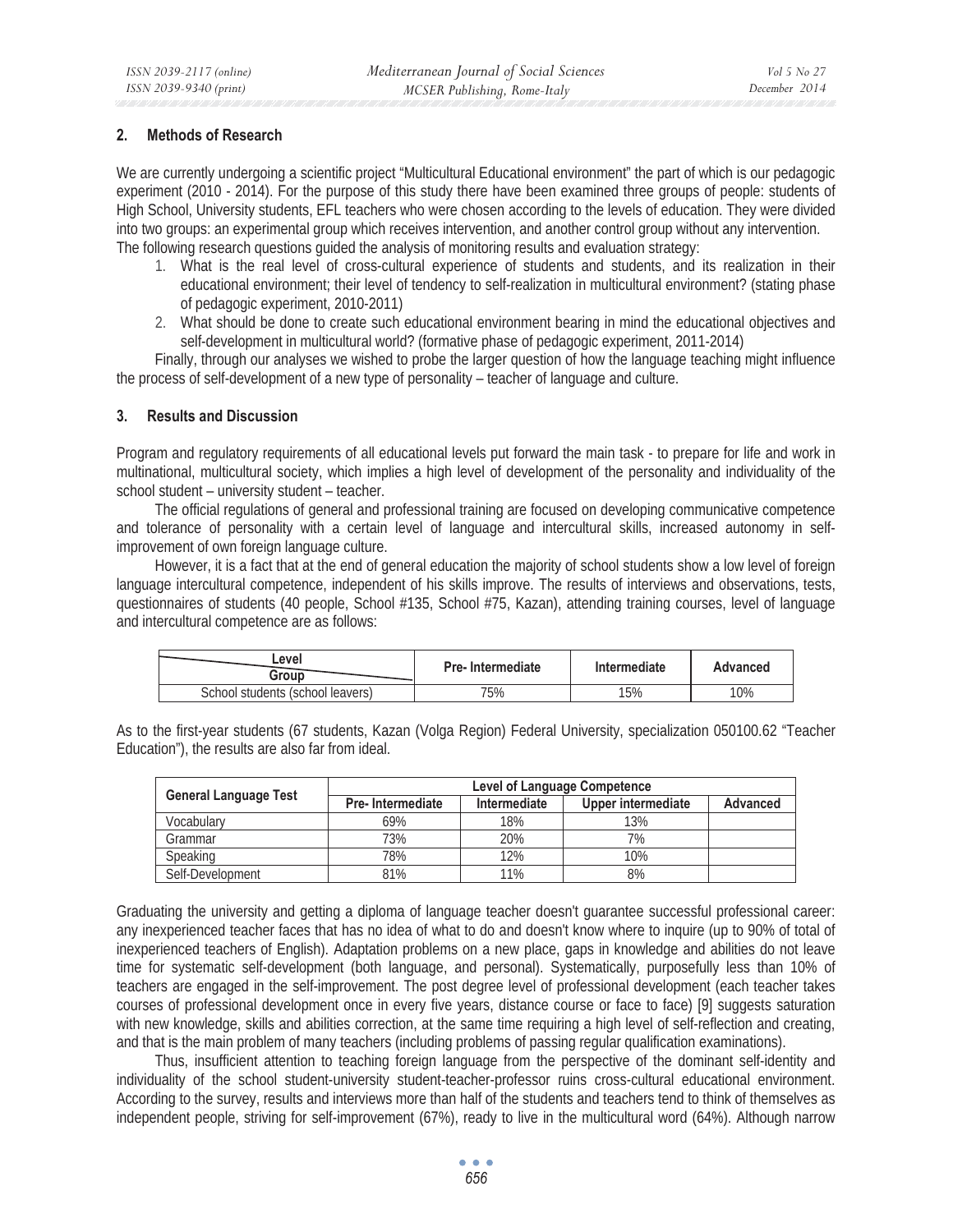understanding of concepts such as "cultural identity", "self-improvement", and the necessary qualities, abilities and features to continuously improve themselves, to be a teacher of language and culture. Answers to the questionnaire were reduced to the common phrase, "self-improvement - improve themselves" (89%), "culture - traditions" (69%), and "tolerance" is most likely due to "kindness" ("calm person", "don't pay attention to differences", etc.). There is also personal rejection of "creative jobs" (49%) and the need for rapid non-standard solutions (61%), evasion from the unconventional situations and postponing the decision for later, the search for clues in the reference literature, advice from teachers, more experienced person (53%), unwillingness to take responsibility for the decision (68%), etc. At the same time, such a rare usage of creative tasks in the learning process at all levels of general and professional education (from school to professional development training courses - essay writing and monologue-dialogue scheme, rewriting reference books text).

| Level of self-development   |  | <b>Level of Need of Self-Development</b> |  |                             |                                         |                                                 |
|-----------------------------|--|------------------------------------------|--|-----------------------------|-----------------------------------------|-------------------------------------------------|
| Group                       |  | <b>Active Depended Stopped</b>           |  | <b>Potentially</b><br>Ready | <b>Aware of Personal</b><br><b>Need</b> | In Need of Assistance in<br><b>Organization</b> |
| School students             |  |                                          |  | 61%                         | 80%                                     | 68%                                             |
| University students         |  |                                          |  | 75%                         | 88%                                     | 77%                                             |
| Inexperienced teachers      |  |                                          |  | 63%                         | 70%                                     | 60%                                             |
| <b>Experienced teachers</b> |  |                                          |  | 53%                         | 61%                                     | 58%                                             |

The data obtained in the course of the stating phase of pedagogic experiment leads to the conclusion that most of the students and teachers are ready (in case of professional assistance) to self-improvement within the cross-cultured educational environment

The results of the stating phase allowed planning the formative stage of pedagogic experiment. The main purpose was to create the specified organizational and pedagogical conditions and test the effectiveness of their implementation in practice at all levels of general and professional education.

All work on the organization of pedagogical conditions of continuity self-identity and individuality competitive teacher was based on a creative activity as the foundation of a holistic process of self-development, which included a system of creative tasks. Developed and adapted, they were placed in the logic of the phase complication: divergent, stimulus-productive, heuristic, adaptive-creative:

In the first – **indicative** – stage, the deeper theoretical acquaintance with the processes of self-improvement and self-identity and personality of the teacher at any stage of the educational level; assistance in the organization of pedagogical support, the formation and development of self-improving personality and individuality as the basis for a successful professional teacher of language and culture; creating psychologically comfortable field of pedagogy reciprocal efforts to jointly self-teacher and student. The result was a change in the orientation phase of the test ideas about the process of individual and personal self-development, the formation of interest to the knowledge of themselves and others understand the desire to work independently of each other, which made it possible to move to the next stage of the study.

On the second – **searching** – stage was to search for the optimal management mechanisms cultivation of personality and individuality student-student-teacher. There has been developed and implemented a model of continuous professional and personal teacher of language and culture, which includes the following components: the target component, a substantial component, technological component, an assessment and score component [7]. Within the practical training in the use of self-developing technology training and education, a person analyzes the possibilities of technology individualization and differentiation of the educational process; problem, modular training, etc. The purpose of this work was to create a motivational setting for using already known technologies in the process of their own selfimprovement, intercultural self-identity and practical activities of his organization in the educational process. Diagnostic sections showed improvement in the process of inquiring self-improvement subjects, successful application of acquired knowledge and skills in the practice of the management of their cultivation.

On the third – **transformative** – step needed to coordinate the activities of all participants in the experiment: the teaching staff, the psychological service in the process of system control and evaluation techniques that identify the needs of formation in cultivation and the achieved level of development of this need. On transformative step, the test showed resistance of tumors in the formation and development of all spheres of personality based on the dominant selfimprovement and intercultural self-identity and readiness to a new level - professional self-improvement.

On the fourth – **integrating** – step, the main goal was to integrate the efforts of all the participants of the educational process in order to create adaptive-developing cross-cultural educational environment of self-development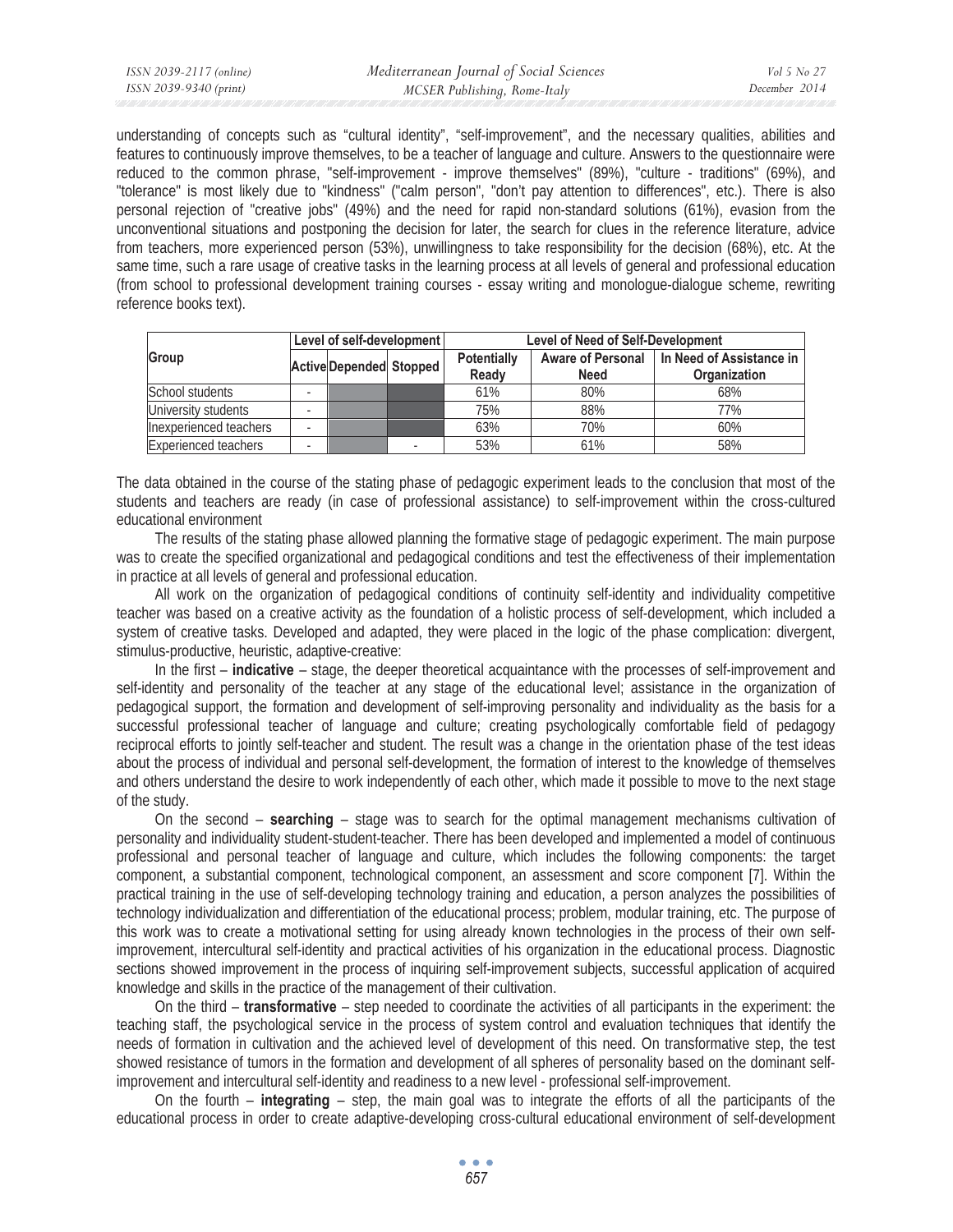and individuality of school student – university student – teacher. The results of the integrating phase showed resistance to self-motivation, focus in building their professional and life path.

At each stage of the experimental work self-improvement and intercultural self-identity, level was determined according to different activities, the adequacy of self-assessment of their own capacities and abilities, personality traits.

Stimulating creativity to transform and improve oneself based on the use of special techniques individually oriented training and education, among which played a leading role to various embodiments of gaming.

| Stage of experiment   | High school | <b>University</b> | <b>Professional development training</b> |
|-----------------------|-------------|-------------------|------------------------------------------|
| Indicative            | term        | l term            | Introductory course lectures             |
| Searching             | II term     |                   |                                          |
| <b>Transformative</b> | III term    | 2 term            |                                          |
| Intergrating          | IV term     |                   | Seminars, tests. Final research paper    |

Each stage was aimed at achieving a certain level of self-improvement and intercultural self-identity of school studentuniversity student-teacher under the terms of the theory of learning activities. Thus, the purpose of each stage of the experimental work is the qualitative and quantitative changes in the progressive process of intercultural self-identity of the student-student-teacher.

According to the data obtained at each stage of the experimental work, there is a certain tendency to preferential predominance of higher levels of creative self-improvement of the subjects in the experimental groups. The majority (an average of the experimental group  $\sim$  87.7%) does not reach the creative (high) level of self-improvement, which is probably difficult to implement within traditional mass education environment (teachers need cooperation).

However, the percentage of students in the final stage of the experiment the average and above average levels of creative self-improvement and intercultural self-identity, which reached, respectively:

- medium: in the experimental  $\sim$  16.3% and  $\sim$  34.3% in the control;
- higher than average  $\sim$  66.5% in the experimental and  $\sim$  7.2% of controls.

This points to the advantage of the subjects in the experimental groups and proves the effectiveness of our model to ensure continuity of the educational process aimed at the cultivation of personality and individuality competitive specialist.

## **4. Conclusion**

In terms of mass of traditional education, level of self-identity and individuality of the personality is not high enough and does not change significantly by the end of the educational stage. This testifies to the shortcomings in the implementation of the requirements of development and self-identity and individuality, and highlights the need for special organizational and pedagogical conditions of cross-cultural educational environment to ensure continuity stages of life-long education and the process of personal self-improvement and cultural self-identity [8] .

Experimental work consisted of several stages. Under the stage understood logically complete segment of the educational process, characterized by clear targets have been, subject content, technological support, the result of which has performed the appropriate level of self-improvement.

## **5. Summary**

Teacher by their actions estimates his worldview opens to students the existence of social life, spiritual, as a special sphere regulated by the content of general ideas - ideas about the purpose and meaning of life, human capabilities, its properties and qualities of the relationship between people. In this case, any of its action with respect to the disciples, he manifests himself as a person, reflecting their self-concept. These psychological education and reflect a specific historical time and that personal life journey of a man who he was before the start of their career, and the ideal to which he guided the teacher.

The article reflects the desire to give some guidance and basic directions of individual self-improvement and intercultural self-identity of personality. Its main content is related to the development of self-awareness and tolerant teacher. It is to him based on his personal experiences and opportunities necessary to create new social and spiritual quality of life through direct interaction with students in multicultural world.

Thus, the study of the question of intercultural self-identity and individuality of school student- university student teacher solves one of the most difficult questions posed to a system of continuous teacher education needs of modern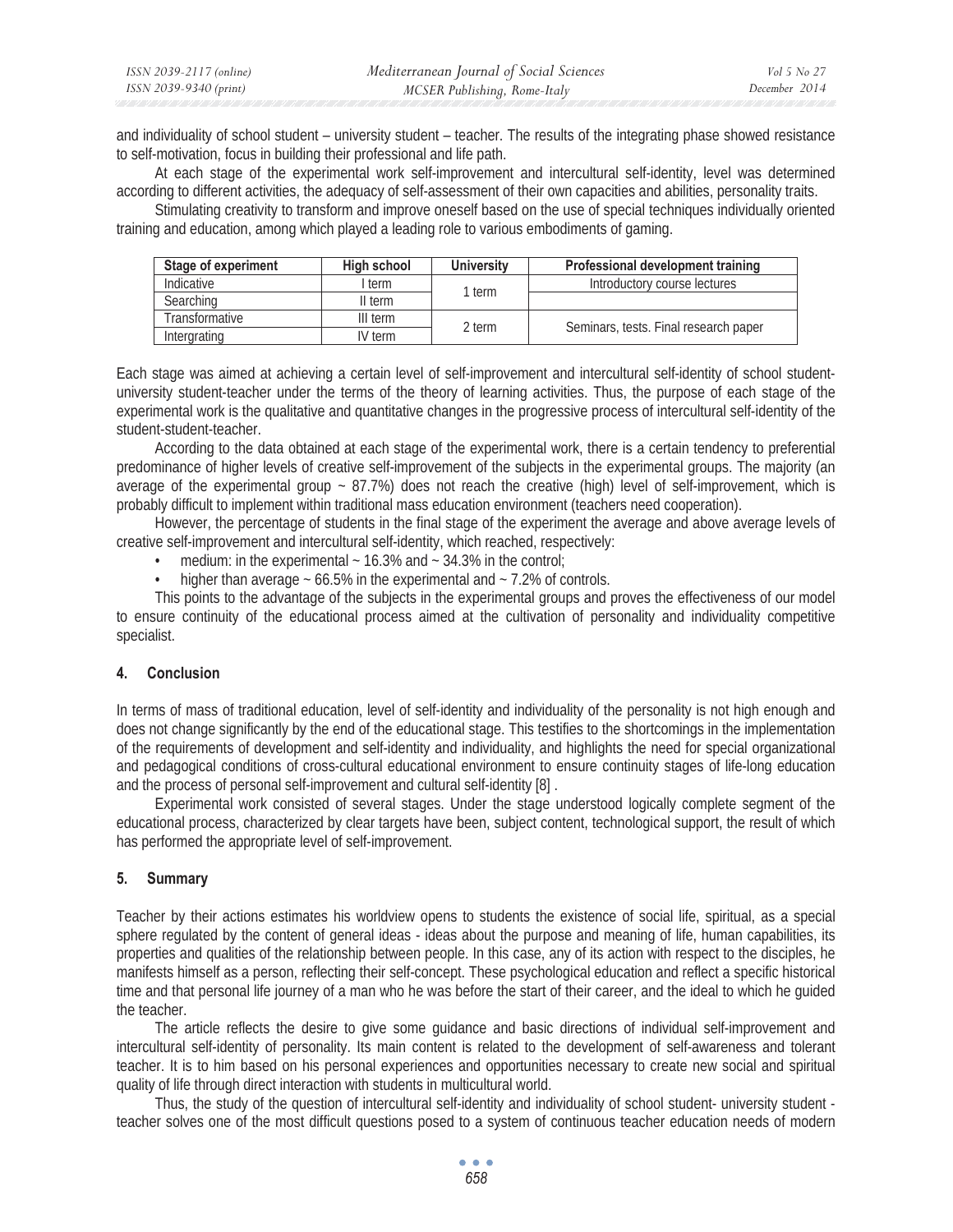society.

High level of human "self" - self-regulation, self-education, self-assertion, self - identity characteristics and personality of the modern language teacher, which allows it to adapt to a world of fierce competition, the huge flow of constantly changing information, the rapid aging of the once acquired knowledge, etc.

Self-improvement regulator acts of social, personal and individual claims; educator, promoting a conscious approach to the choice of his position in life, analyzes needs and opportunities, and to improve them.

The process of self-improvement is a dynamic structural-level education, reflecting the unity of all areas of personality and personal qualities. Their degree of formation allows you to select different levels: low, below average, average, above average and high.

The predominance of low and lower-middle level of creative self in terms of traditional mass training and education, revealed during the experimental work indicates that spontaneously organized cultivation process is ineffective; therefore need specially organized effort aimed at fostering self-improvement and self-identity individuality, competitive professional [6].

Creating cross-cultural educational environment, aimed at the development of the process of self-improvement, includes a series of specially developed organizational and pedagogical conditions:

- 1. The introduction of a single installation on raising a self-improvement as a basis for the success and competitiveness of the teacher in the educational process of each stage of the educational training;
- 2. Provision of psychological comfort of the pedagogical process at all educational stages to remove the barriers of self-improvement;
- 3. Integration sub-knowledge and sub-skills in the content of each stage of the educational preparation of competitive teacher on the basis of new educational technologies.
- 4. Turn on the system of psychological and physiological knowledge and skills as a methodological basis for the conscious control their development as an individual and the individual in the educational process of each stage.
- 5. Structuring the regulatory requirements for the individual, taking into account its individual psychological characteristics, spiritual and cognitive needs and the diagnostic results of its professional orientation and professional competence at each stage of training and education.

Analysis of the results of experimental work has shown that the conditions of play activity, creating an atmosphere of unregulated communication, facilitate the transition from the reproductive and recital activities to creative and resourceful, as they allow to use the reserve capacity of each person and individuality and to move away from the stereotypes and patterns in their thinking and activity.

Based on the adopted assumptions the experimental work was organized in School #135, School #75 and Kazan (Volga Region) Federal University. Its implementation required the development of a special course "Intercultural selfidentity and in multicultural educational environment", which was conducted with high school students, university students and teachers, which made it possible to coordinate the work of all levels of the educational training of intercultural personality of the teacher and ensure its continuity with the process of self-improvement.

In the course of theoretical and experimental studies confirmed the hypothesis about the effectiveness of the conditions for ensuring the continuity of individual self-improvement and educational stages of training teachers in the improvement of life-long cross-cultural learning process.

#### **References**

Commission of the European Communities: "Adult learning: It is never too late to learn". COM (2006) 614 final. Brussels, 23.10.2006. Emikh, N. A. Cultural paradigm of modern education [Electronic resource]: study / N. A. Emikh. – M.: Logos, 2012. – 175 p.

The Adult Learner at Work: The Challenges of Lifelong Education in the New Millennium. Contributors: Robert Burns - Author. Publisher: Allen & Unwin. Place of publication: Crows Nest, N.S.W.. Publication year: 2002. – 382p.

Lifelong Learning in Action: Transforming Education in the 21st Century. Contributors: Norman Longworth - Author. Publisher: Kogan Page. Place of publication: London. Publication year: 2003. – 208p.

Lifelong Education: Continuous Education for Sustainable Development: proc. of IAEA coop. Vol. 7 / arr. N. A. Lobanov; sci. ed. N. A. Lobanov, V. N. Scvortsov. – SPb.: LSU n. a. A. S. Puskin, 2009. – 464 p.

Zamaletdinov R.R., Yarmakeev I.E. Conceptual foundations of regional network of general educational institutions for gifted children. Philology and Culture. 2013. –  $N<sup>2</sup> (32)$  – pp.229-303.

Karimova A.A. On self-development of future teachers of philology within the framework of life-long learning. Philology and Culture.  $2012. - N94(30) - pp. 331-335.$ 

Khasanova O.V. Pedagogical technologies of Native Language Teaching in Russian and English Secondary school in multilcultural